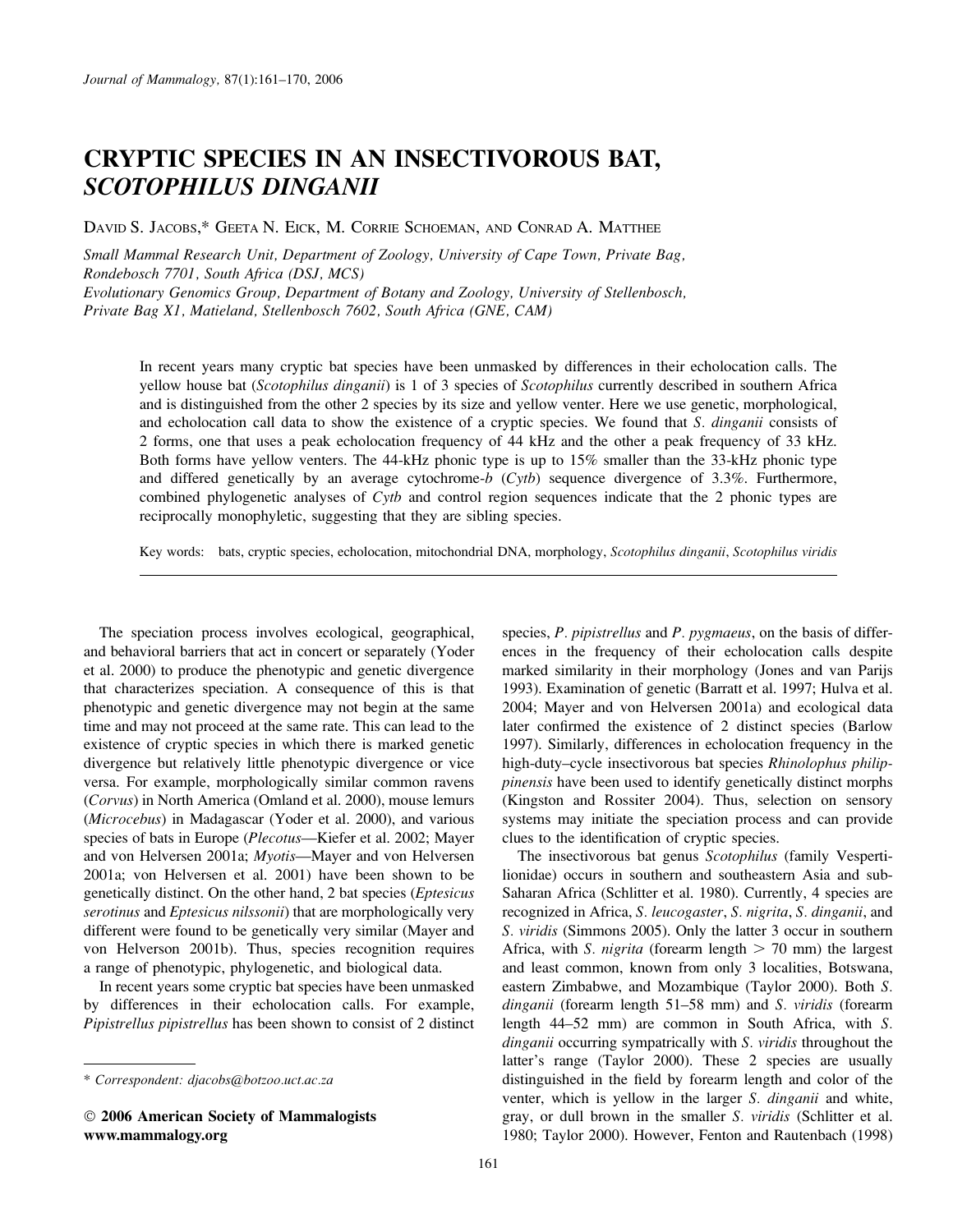noticed 2 color variants of the smaller form in Kruger National Park and north-central Zimbabwe, one with whitish venters and the other with yellow venters. They thus hypothesized that there may be a 4th species of Scotophilus in southern Africa, a cryptic form smaller than S. dinganii but with a yellow venter. In support of Fenton and Rautenbach's (1998) hypothesis, we captured a large and a small form, both with yellow venters, at St. Lucia Wetland Park in KwaZulu–Natal Province in April 2003. When we flew them in a flight room, the 2 forms used peak echolocation frequencies that differed by an average of 10 kHz, suggesting the existence of a cryptic species. Thus, among the medium-sized to small Scotophilus in southern Africa, there may be 3 rather than 2 species: S. dinganii, which is medium sized, has a yellow venter, and echolocates at 33 kHz, S. viridis, which is smaller with a white, gray, or brown venter and echolocates at 40 kHz, and an as yet undescribed species that is small with a yellow venter and echolocates at 44 kHz.

Our aim in this study was to investigate the existence of a cryptic species by collecting genetic, morphological, and echolocation call data on the 2 yellow-bellied forms of Scotophilus from different sites in South Africa and Zambia.

#### MATERIALS AND METHODS

Study sites.—Bats were captured using mist nets in South Africa at St. Lucia Wetland Park (28°22'S, 32°25'E) in KwaZulu-Natal Province, and at Skukuza (24°59'S, 31°35'E) in Kruger National Park. In Zambia, bats were captured at Leopard's Hill Farm in Lusaka (15°30′S, 28°15′E), Bruce Miller's Farm (18°37′S, 27°00′E) near Choma, and Mike Fisher's Farm (12°56'S, 28°16'E) near Kitwe. All research reported here was done in a humane way, in accordance with guidelines of the American Society of Mammalogists (Animal Care and Use Committee 1998), and was approved by the Animal Experimentation Committee of the University of Cape Town.

Echolocation.—We recorded the echolocation calls of bats captured in mist nets as we released them back into the same habitat in which they were caught. We also recorded the calls of some of these individuals, before release, while flying them in a portable flight room  $(10 \times 3 \times 2 \text{ m})$ . Bats recorded while being released were followed for as long as possible after release to ensure that search-phase calls were recorded (O'Farrell et al. 1999). In both recording situations, the highfrequency output of the Pettersson D980 bat detector (Pettersson Elektronik AB, Uppsala, Sweden) was recorded directly onto a Dell Latitude C810 notebook computer (Dell Computer [Pty.] Ltd., Bryanston, South Africa). We analyzed these recordings using BatSound Pro software (version 3.20, Pettersson Elektronik AB) on the same computer using a sampling rate of 44,100 Hz (16 bits, mono) and a threshold of 15. We measured peak frequency of the dominant harmonic and bandwidth at 20 dB below peak frequency from the FFT power spectrum (size 1024). A Hanning window was used to eliminate effects of background noise. We measured call duration and interpulse interval from the oscillogram. We measured a single high-quality search-phase call, selected on the basis of the signal to noise ratio, from each bat to avoid pseudoreplication and, in the case of handreleased bats, to ensure that we only analyze search-phase calls and not handheld calls or calls immediately after release.

We used 2-factor analysis of variance (ANOVA) with Tukey tests to compare echolocation calls between different sizes of yellowbellied bats (bats with forearm lengths  $<$  52 mm versus bats with forearm lengths  $> 52$  mm) recorded as they were released, and between calls recorded from some bats from the same 2 groups flown in the flight room.

Tissue sampling and outgroup.—We collected 3-mm-diameter tail punches from live bats or flight muscle tissue (where vouchers were taken) from S. dinganii from each site in South Africa and Zambia. Additional tissues from S. dinganii and S. viridis were provided by the Transvaal Museum, W. White, and F. Cotterill (Appendix I). Scotophilus heathii, an Asian Scotophilus, was chosen as the outgroup. Cytochrome-b (Cytb) data for this species were downloaded from GenBank (AF376831—Ruedi and Mayer 2001).

DNA extraction, amplification, sequencing, and phylogenetic analysis.—Total genomic DNA was extracted from tissue preserved in 95% ethanol using a standard phenol–chloroform extraction procedure (Sambrook et al. 1989). A 604-base pari (bp) fragment of the mitochondrial Cytb gene was amplified using primers L14724 and H15275 (Irwin et al. 1991). Primers C and E from Wilkinson and Chapman (1991) were used to amplify approximately 1,000 bp of the control region. Polymerase chain reactions were performed as described by Jacobs et al. (2004). The ends of sequences were trimmed to facilitate comparisons among all individuals sequenced. A total of 534 bp (Cytb) and 391 bp (control region) were aligned using Clustal X (Thompson et al. 1997). All unique sequences have been deposited in GenBank (accession numbers AY754059–AY754095; Appendix I).

Data analysis.—Base composition was estimated using MEGA v2.1 (http://www.megasoftware.net). The Cytb and control region data sets were analyzed separately as well as in a combined matrix after testing for incongruence using the incongruence length difference test implemented in PAUP\* v4b10 (Swofford 2002). This test was implemented under parsimony with 10 random addition sequences of taxa and 100 replicates to generate the null distribution (Farris et al. 1995). Phylogenetic analyses were executed in PAUP\* v4b10 (Swofford 2002) using maximum parsimony and maximum likelihood. Bayesian analysis was performed in MrBayes version 3.0b4 (Huelsenbeck and Ronquist 2001).

Base frequency stationarity was evaluated using a chi-square test implemented in PAUP with uninformative characters excluded (Waddell et al. 1999). Trees were generated using equal weighting and the heuristic search option with tree-bisection-reconnection branch swapping and stepwise addition of taxa using 1,000 random sequence addition replicates with 1 tree retained per stepwise addition replicate. Nodal support for the maximum-parsimony analyses for all 3 data sets (i.e., Cytb, control region, and the 2 combined) was assessed from 1,000 nonparametric bootstrap replicates (full heuristic search; 2 random stepwise addition of taxa).

The most likely nucleotide substitution model was estimated using MODELTEST v 3.06 (Posada and Crandall 1998) in combination with the hierarchical likelihood-ratio test for maximum-likelihood analyses. Tree searches were performed using 10 random stepwise additions of taxa and tree-bisection-reconnection branch swapping. No swapping algorithm was used to bootstrap the maximum-likelihood trees because of the computing time required. Three independent Bayesian runs with different random starting trees were performed to ensure convergence on the same topology. Bayesian analysis was implanted as described by Matthee et al. (2004). Nodes that received  $\geq$ 70% bootstrap support and  $\geq$ 0.95 Bayesian posterior probability were considered well supported.

The software program zt (Bonnet and Van de Peer 2002) was used to test the null hypothesis that genetic divergence values were independent of geographic distances between collection localities using a simple Mantel test. The significance of the test statistic was evaluated by comparing the observed value with a reference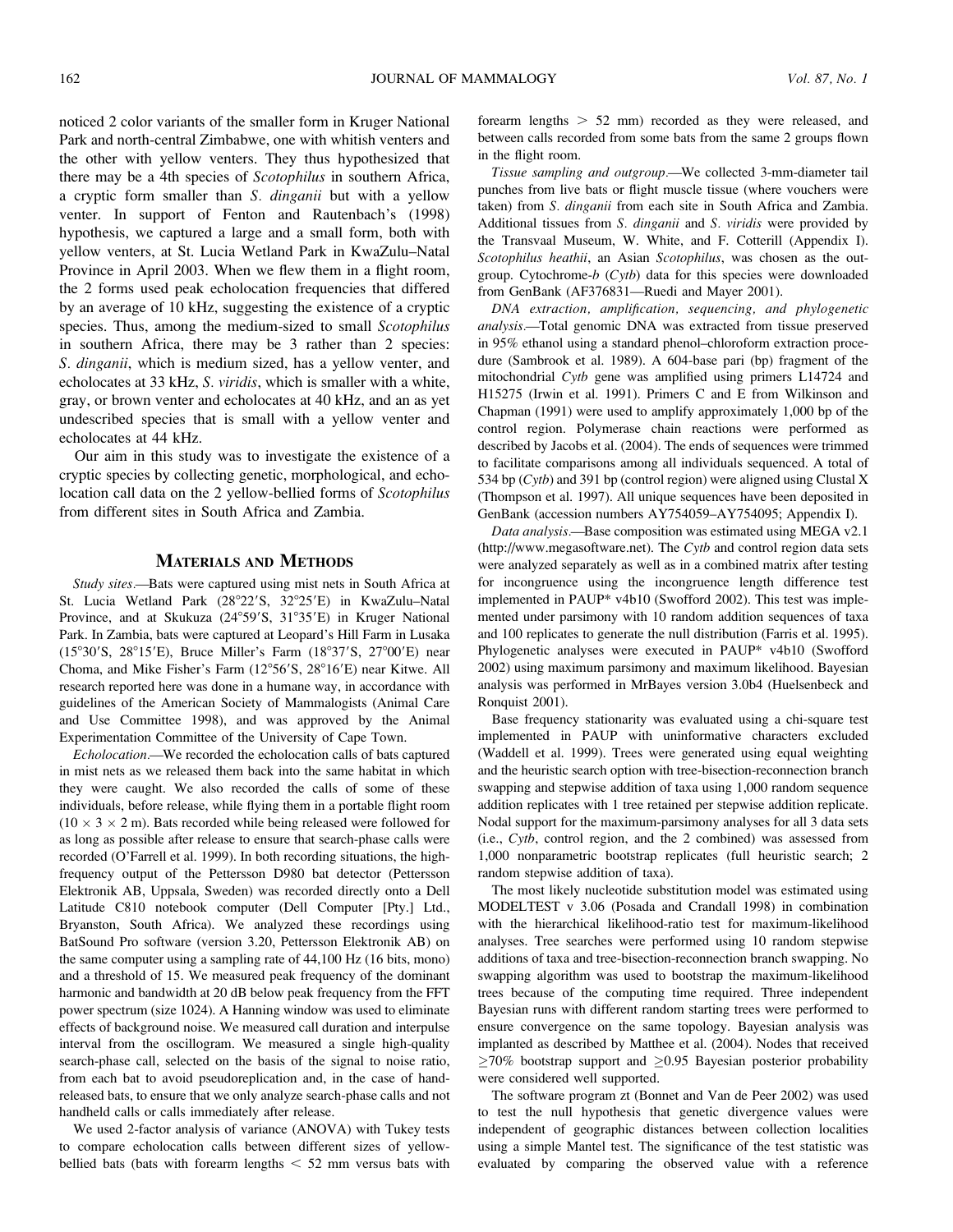distribution obtained by an exact permutation procedure with the number of permutations equal to the factorial of the matrix size.

Color of the ventral pelage.—The venters of all specimens used in the genetic and morphological analyses (see below) were examined under a fluorescent light and categorized as either yellow (slight yellowish wash to canary yellow) or light brown (no yellow present). We also examined skins of S. viridis and S. dinganii from the Northern Flagship Institute (Pretoria) and the Amathole Museum (King Williams Town).

Skull morphology.—We investigated morphological differences among S. dinganii and between different forms of S. dinganii and S. viridis by comparing skull measurements taken using dial calipers under a Leica Zoom 2000 microscope (Buffalo, New York) at 12 magnification. We measured skulls from voucher specimens of S. dinganii captured at St. Lucia Wetland Park (KwaZulu–Natal Province, South Africa), and Leopard's Hill Farm and Bruce Miller's Farm (Zambia), as well as from museum specimens of S. dinganii collected in Kruger National Park and KwaZulu–Natal Province of South Africa (museum voucher numbers obtainable from the corresponding author). Five specimens of Scotophilus collected by F. Cotterill from another site in Zambia, Dandro Park (16°9'S, 26°3'E) on Kafue Flats also were included.

We used forward stepwise discriminant function analysis (DFA) on the skull measurements classifying captured specimens and the 5 collected by F. Cotterill, on the basis of their echolocation calls, or their DNA sequences, or venter color, or all 3. We used museum specimen labels and venter color to classify museum specimens.

External morphology.—The external morphology of specimens of S. dinganii for which we also had DNA sequences were compared. We measured body mass, forearm length, head length (from posterior edge of the occiput to tip of the snout), wing area, and wingspan from live bats and calculated wing loading, aspect ratio, and wing-tip shape index as described in Schoeman and Jacobs (2003). We used forward stepwise DFA on the above parameters for those individuals for which we had DNA sequences. All statistics were calculated in Statistica 6.1 (StatSoft, Inc., Tulsa, Oklahoma).

#### **RESULTS**

We captured 43 Scotophilus, all with yellow venters (Appendix I). These represent large and small forms of Scotophilus and were captured at all of the sites visited, often in the same net. All of the bats were caught in the 1st hour after dusk. In addition, the 13 specimens of S. dinganii obtained from the Northern Flagship Institution in South Africa (11), F. Cotterill (1), and W. White (1) all had yellow venters. The 2 specimens of S. *viridis*, 1 each from the Northern Flagship Institution and F. Cotterill, both had light brown venters. The ventral pelage of 51 skins of S. dinganii examined at the Amathole Museum (King Williams Town, South Africa) ranged in color from a slight yellowish wash to canary yellow. All of these specimens were collected in the Eastern Province of South Africa. The ventral pelage of 18 skins of S. viridis examined at the same museum ranged from gray to light brown. There was no trace of yellow on the ventral pelage of these bats. Two of these specimens were collected in Kruger National Park, 2 from Zambia, and 14 from Namibia. Furthermore, on the basis of differences in color of the venter, we were able to correctly assign (confirmed by DNA sequences) the 5 specimens obtained from F. Cotterill (Appendix I) to either S. dinganii–44 kHz (see below) or S. viridis.

Echolocation.—Peak echolocation frequency and forearm lengths divided the bats into 2 groups. The larger yellowbellied *Scotophilus* with a forearm length  $> 52$  mm had a lower mean peak echolocation frequency (mean  $\pm SD = 33.4 \pm 1.4$ kHz, range =  $31.0-35.8$  kHz,  $n = 24$ ) in free flight than the smaller yellow-bellied Scotophilus with a forearm  $\leq 52$  mm (frequency 44.3  $\pm$  0.9 kHz, range = 43.2–45.3 kHz,  $n = 4$ ; ANOVA,  $F = 188.0$ ,  $d.f. = 1, 31$ ,  $P < 0.001$ ; Tukey test,  $P <$ 0.001). Although both forms increased their peak echolocation frequency in the flight room, the smaller bats had a mean peak frequency (48.1  $\pm$  2.0, range = 45.6–50.9 kHz,  $n = 4$ ) that was still about 10 kHz higher than that used by the larger bats  $(38.9 \pm 0.7 \text{ kHz}, \text{range} = 38.5 - 39.4 \text{ kHz}, n = 2; ANOVA,$  $F = 86.8$ ,  $df = 1$ , 31,  $P = 0.0001$ ; Tukey test,  $P < 0.001$ ). Peak frequency within the large bats did not differ significantly between Zambia (33.0  $\pm$  1.4 kHz) and Kruger National Park  $(34.1 \pm 1.2 \text{ kHz}; t\text{-test} = 1.7, df. = 20, P > 0.06)$ . Thus, 2 distinct phonic groups were recorded in yellow-bellied bats a group of smaller bats (forearm  $\leq 52$  mm) that echolocated at about 44 kHz (called henceforth S. dinganii–44 kHz) and a group of larger bats (forearm  $> 52$  mm) that echolocated at about 33 kHz (S. dinganii–33 kHz).

Genetic analyses.—Genetic analysis included 56 specimens of S. dinganii and 2 individuals of S. viridis (Appendix I), resulting in a data set comprising 534 aligned nucleotides for 59 taxa when Cytb sequence data for the outgroup, S. heathii, was included. The control region was amplified for 52 specimens of *S. dinganii* and 1 *S. viridis* (the specimen from South Africa), resulting in an alignment length of 391 nucleotides for 53 taxa. Amplification of this region from 5 samples for which Cytb data were obtained (KZF1, GAU3, KNP3, KNP9, and FWC5053—see Appendix I) was unsuccessful despite multiple attempts at amplification. No control region sequence data were available on GenBank for S. heathii. The alignment for Cytb for all taxa contained 108 variable characters of which 70 were parsimony informative. The control region data set was characterized by 97 variable characters of which 47 were parsimonyinformative characters.

Base frequencies did not deviate from stationarity across lineages for either of the mitochondrial data sets (Cytb:  $\chi^2$  = 74.66,  $df = 174$ ,  $P = 1.00$ ; control region:  $\chi^2 = 47.0$ ,  $df =$ 156,  $P = 1.00$ ). The result of the incongruence length difference test was not significant ( $P = 0.33$ ), indicating that the 2 respective genes exhibit less intergenic incongruence than 2 random partitions of a homogeneous data set.

Independent gene analyses resulted in largely congruent topologies and given the nonsignificant result of the incongruence length difference test, the data were combined. Parsimony analysis of the combined data resulted in 384 maximum-parsimony trees and the strict consensus is presented in Fig. 1. Although the topologies recovered by Bayesian and maximum-likelihood analyses of the combined data set were slightly different, all well-supported nodes in the maximumparsimony tree (bootstrap  $> 70\%$ ) were congruent across the different methods of phylogenetic analyses.

Regardless of the method of phylogenetic analysis or data set used, S. dinganii–44 kHz forms a highly supported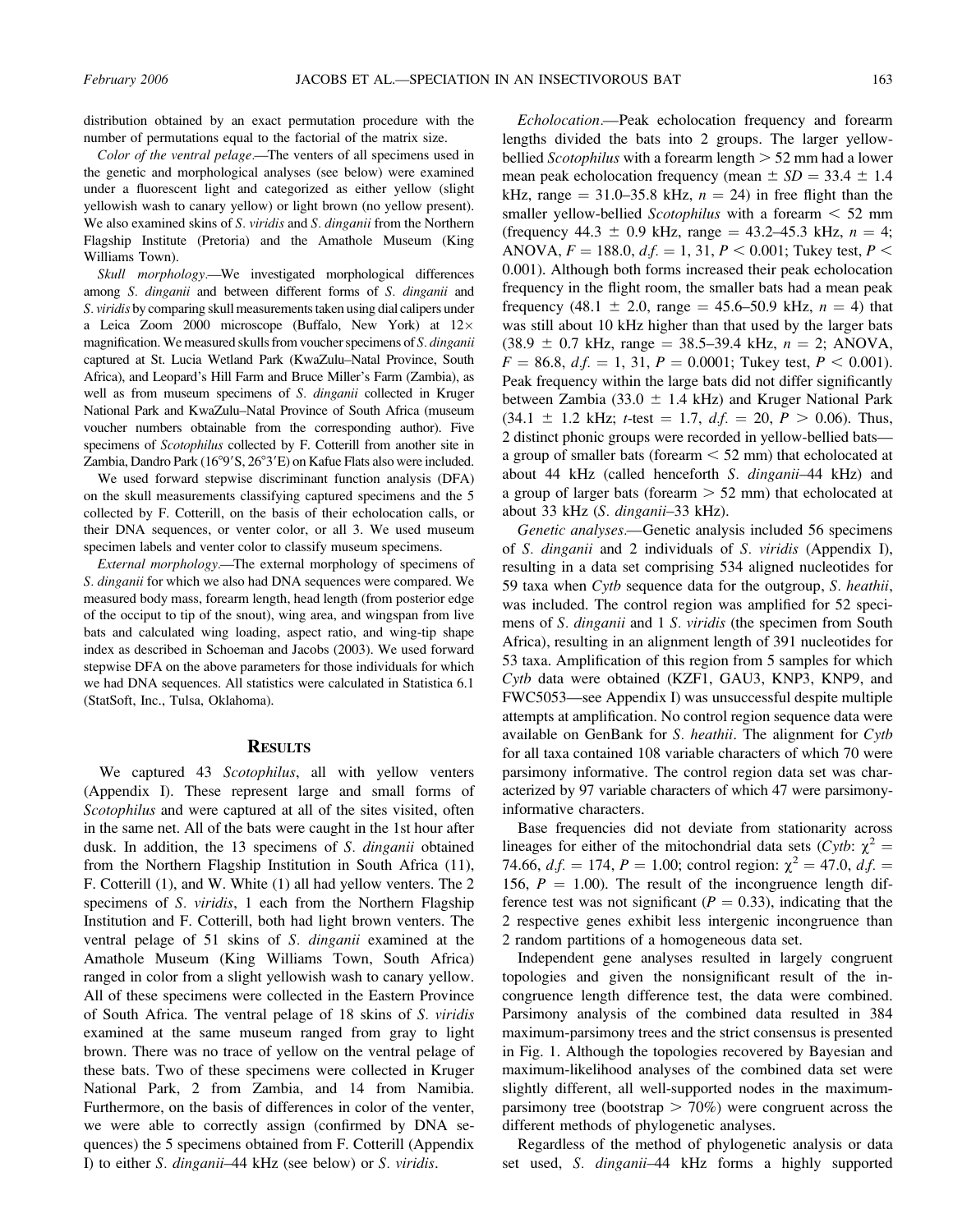

FIG. 1.—Strict consensus of 384 equally parsimonious trees recovered from analysis of combined cytochrome-b and control region sequence data for Scotophilus dinganii and S. viridis (tree length = 194, consistency index = 0.69, retention index = 0.94). Maximum-parsimony (MP) and maximum-likelihood (ML) bootstrap values  $> 50\%$  are indicated above nodes; Bayesian posterior probability (BPP) values  $> 0.50$  are indicated below nodes. SLWP = St. Lucia Wetland Park, KZF = Kranzkloof Nature Reserve, GAU = Gauteng, KNP = Kruger National Park, LUS = Lusaka, CHM = Choma, KIT = Kitwe, FA = forearm, PF = peak frequency. Specimens for which hand-released echolocation calls were recorded are indicated by a single asterisk; specimens for which only flight room calls were recorded are indicated by a double asterisk.

monophyletic group (Fig. 1). Both forms of S. dinganii appear to be reciprocally monophyletic, although bootstrap support for the S. dinganii–33 kHz clade was low in all analyses. S. viridis clearly forms a separate lineage from S. dinganii–44 kHz, to which it is morphologically similar. Both forms of S. dinganii clustered together in several lineages corresponding to sampling locality, with the Zambian specimens probably basal to the South African forms (Fig. 1).

Sequence divergence between the 2 forms of S. dinganii ranged from 2.4% to 3.9% (average 3.3%) for Cytb and 6% to 8.2% (average 6.8%) for the more rapidly evolving control region. Within S. dinganii–44 kHz, Cytb divergence values among individuals ranged from 0% to 1.5% (average 0.8%) compared to a range of 0–3% for S. dinganii–33 kHz. Control region divergence within S. dinganii-44 kHz ranged from 0% to 4.1% (average 2.2%) compared to a range of 0–4.3% (average 2.4%) for S. dinganii–33 kHz. Distance of the 2 forms of S. dinganii to S. viridis ranged from 7.9% to 9.4% (average 8.6%) for Cytb and 14.9% to 18% (average 16.4%) for control region sequences. The Cytb sequence of S. heathii was on average 11.4% divergent from the ingroup Scotophilus sequences (range 10.9–13.5%).

Mantel test results indicated significant isolation by distance for both forms of S. dinganii when control region divergence values were used (large form:  $r = 0.625$ ,  $P = 0.001$ ; small form:  $r = 0.88$ ,  $P = 0.02$ ). When Cytb divergence values were tested,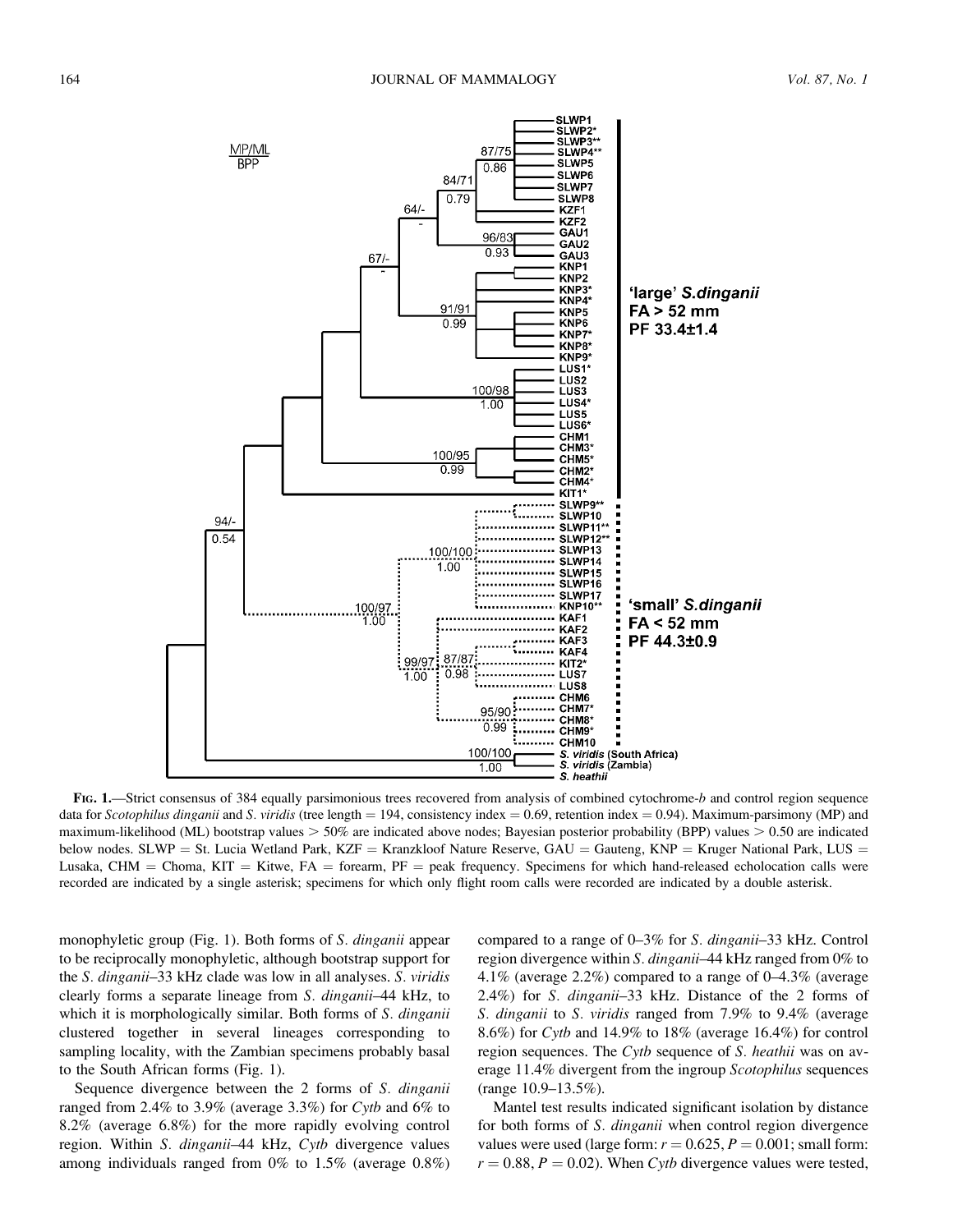

Function 1 (97.8%)

FIG. 2.—Plot of canonical scores from forward stepwise discriminant function analysis on skull parameters of Scotophilus species (Appendix II). Squares  $= S$ . dinganii–33 kHz, triangles  $= S$ . dinganii– 44 kHz, and circles  $= S$ . *viridis*. Open symbols indicate specimens classified by DNA sequences.

there was significant isolation by distance for S. dinganii–33 kHz ( $r = 0.45$ ,  $P = 0.02$ ) but not for S. dinganii–44 kHz  $(r = 0.91, P = 0.056)$ . When both data sets were pooled, there was significant isolation by distance for both the large  $(r = 0.62,$  $P = 0.009$ ) and small ( $r = 0.90$ ,  $P = 0.025$ ) forms.

Skull *morphology*.—In the DFAs on skull parameters (Appendix II), we classified individuals of the small form of Scotophilus as S. dinganii–44 kHz if they had a yellow venter and S. viridis if they had a gray or brown venter. Large Scotophilus with yellow venters were classified as *S. dinganii*–33 kHz.

The 3 groups were significantly separated by DFAs on 6 skull parameters (greatest skull length, dentary length, postorbital width, length of upper and lower toothrows, and length of upper molars; Wilks' lambda 0.01,  $F = 16.6$ ,  $df = 26$ , 48,  $P < 0.0001$ ; Fig. 2; Table 1). S. *dinganii* (44 kHz) and S. viridis were separated from S. dinganii–33 kHz along function 1 (Fig. 2). S. dinganii (44 kHz) also was separated from S. *viridis* on function 2, although there was some overlap (Fig. 2). All of our initial classifications of bats into the 3 groups were upheld by DFAs with the exception of 2 individuals, one classified by us and the museum as S. viridis and the other classified by us as S. dinganii–44 kHz. However, because the identities of both of these individuals were confirmed by DNA sequences, we interpret this result as an indication of morphological overlap (Fig. 2) between S. dinganii–44 kHz and S. viridis rather than instances of misidentification. Our reclassification of a museum specimen from S. viridis to S. dinganii–44 kHz on the basis of its yellow venter was upheld by DFA.

Specimens for which we also had DNA sequence data were correctly assigned to their respective groups (Fig. 2). We are therefore confident in our identification of S. dinganii–33 kHz, and S. viridis corresponds to groups similarly labeled by previous workers. What we are calling S. dinganii–44 kHz is therefore an undescribed form.

These analyses are supported by multivariate ANOVA with post hoc Tukey tests on the 6 parameters extracted by DFAs.

TABLE 1.—Results of discriminant function analysis (DFA) on skull parameters. Only the results of those parameters that contributed significantly to the DFA model are shown.

|                                          | Function Function Wilks' F to |                              |                 |                                   |                   |
|------------------------------------------|-------------------------------|------------------------------|-----------------|-----------------------------------|-------------------|
|                                          | 1                             | 2                            | λ               | remove                            | P                 |
| Dentary toothrow length                  | $-1.198$                      | $-0.622$ 0.016 7.601 < 0.002 |                 |                                   |                   |
| Skull length                             | $-0.756$                      | $-1.287$ 0.016               |                 |                                   | $6.668 \le 0.005$ |
| Postorbital width                        | 0.913                         |                              | $0.269$ $0.015$ |                                   | $6.568 \le 0.005$ |
| Maxillary toothrow length                | 1.988                         |                              |                 | $0.633$ $0.015$ $5.765$ $< 0.009$ |                   |
| Length of maxillary molars $M1-3$ -0.838 |                               |                              | $0.193$ $0.014$ |                                   | $4.936 \le 0.016$ |
| Dentary length                           | $-0.677$                      |                              | $0.635$ 0.013   |                                   | $4.072 \le 0.030$ |
| Eigenvalue                               | 47.033                        | 1.078                        |                 |                                   |                   |
| Cumulative %                             | 97.8                          | 100                          |                 |                                   |                   |
| Wilks' $\lambda$                         | 0.010                         | 0.481                        |                 |                                   |                   |
| $\chi^2$                                 | 138.1                         | 21.9                         |                 |                                   |                   |
| $df$ .                                   | 26                            | 12                           |                 |                                   |                   |
| P                                        | < 0.0001                      | < 0.038                      |                 |                                   |                   |

Significant differences (ANOVA,  $F = 26.5$ ,  $df = 12$ , 62,  $P <$ 0.001) were found between the small S. dinganii–44 kHz and the large S. dinganii–33 kHz and between S. dinganii–33 kHz and S. viridis (Appendix II). Only postorbital skull width was not significantly different among the 3 groups (Tukey test,  $P >$ 0.3). The measurements for the remaining 5 parameters for the large S. dinganii–33 kHz were larger than those for the small S. dinganii–44 kHz and S. viridis (Tukey test,  $P < 0.001$ ). No significant differences were found in the measurements for all 6 parameters between the small S. dinganii–44 kHz and S. viridis (Appendix II).

External morphology.—The 5 groups of S. dinganii identified by DNA sequences were significantly separated by DFAs on 5 morphological parameters (Wilks' lambda 0.04,  $F = 9.4$ ,  $df = 20$ , 113,  $P < 0.0001$ ; Table 2; Fig. 3). Aspect ratio was the only variable that did not contribute significantly to the explained variance (Table 3).

The above interpretation is supported by multivariate ANOVA comparing S. dinganii–33 kHz and S. dinganii–44 kHz from Zambia (3 sites combined), St. Lucia Wetland Park, and Kruger National Park (S. dinganii–33 kHz only). Differences were found among sites ( $F = 9.2$ ,  $df = 20$ ,  $90$ ,  $P <$ 0.03), but not between sexes ( $F = 2.5$ ,  $df = 5$ , 27,  $P > 0.06$ ), and the interaction between sex and clade was not significant  $(F = 1.3, d.f. = 20, 90, P > 0.2).$ 

At all sites *S. dinganii*–44 kHz was smaller than *S. dinganii*– 33 kHz, with shorter forearms and heads (Tukey test,  $P \leq$ 0.001 in all cases; Table 2). In Zambia and St. Lucia Wetland Park, no significant differences were found in any of the wing parameters (Tukey test,  $P > 0.1$  in all cases), with the exception of wing loading, between *S. dinganii*–44 kHz and their S. dinganii–33 kHz counterparts. Wing loading was higher in S. dinganii-44 kHz from St. Lucia Wetland Park than in S. dinganii–33 kHz from the same site. The forearm lengths of S. dinganii–33 kHz and S. dinganii–44 kHz did not overlap at either site (Table 2). Similarly, although most of the wing parameters of the 2 forms overlapped appreciably, size parameters overlapped only slightly (Table 2). Only Zambia and St. Lucia Wetland Park were compared here because we caught only 1 S. dinganii-44 kHz at Kruger National Park.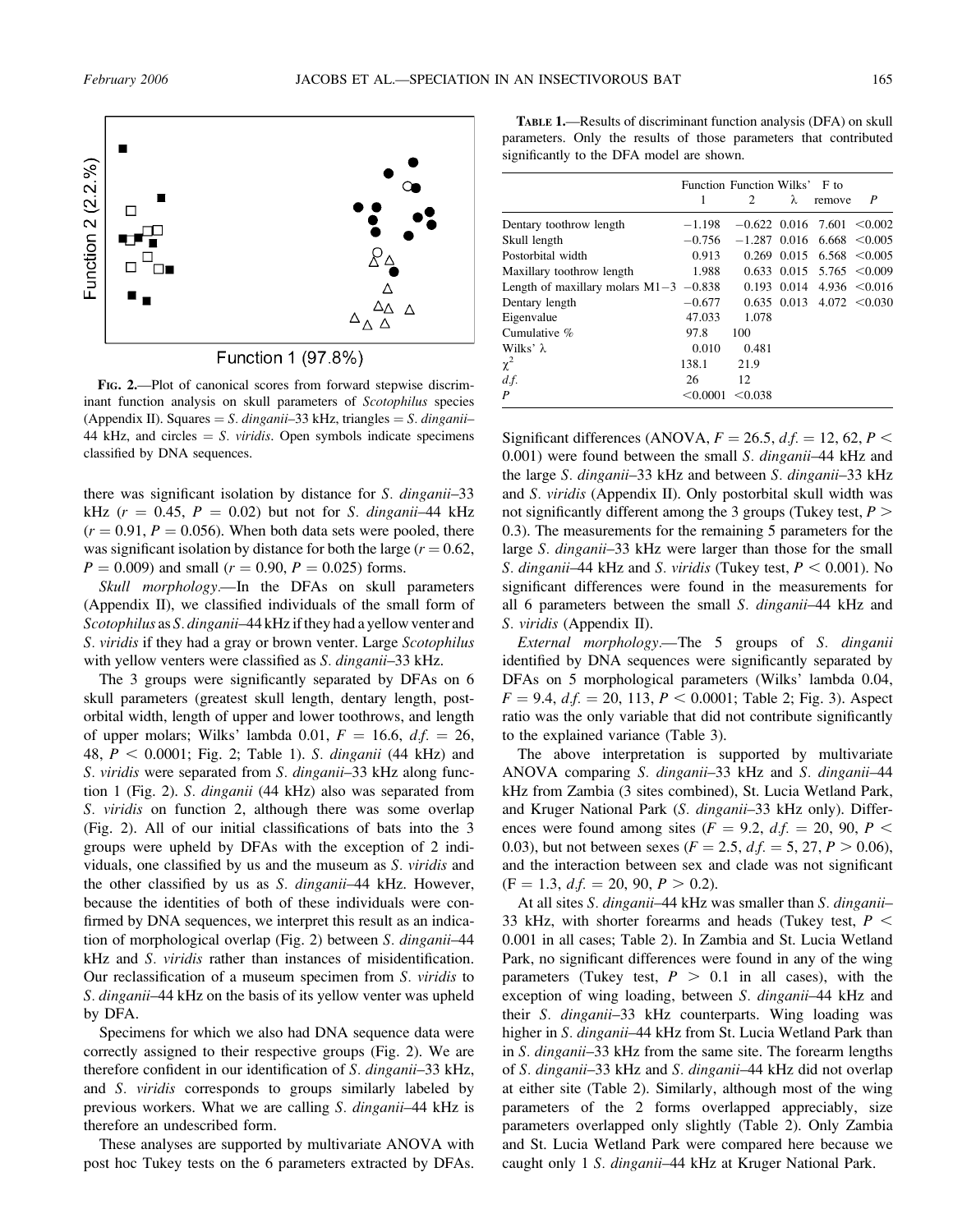TABLE 2.—Morphological parameters for Scotophilus dinganii–44 kHz (small) and S. dinganii–33 kHz (large).

|                                  |                | Zambia                     |                                             |                             |                 | St. Lucia                  |                  |                                 |                  | <b>Kruger National Park</b> |  |
|----------------------------------|----------------|----------------------------|---------------------------------------------|-----------------------------|-----------------|----------------------------|------------------|---------------------------------|------------------|-----------------------------|--|
|                                  |                | Small, 44 kHz<br>$(n = 8)$ |                                             | Large, 33 kHz<br>$(n = 11)$ |                 | Small, 44 kHz<br>$(n = 9)$ |                  | Large, 33 kHz<br>$(n = 7)$      |                  | Large, 33 kHz<br>$(n = 7)$  |  |
|                                  | $X \pm SD$     | Range                      | $\bar{X} \pm SD$                            | Range                       | $X \pm SD$      | Range                      | $X \pm SD$       | Range                           | $\bar{X} \pm SD$ | Range                       |  |
| Forearm length (cm)              | $4.9 \pm 0.2$  | $4.6 - 5.2$                | $5.7 \pm 0.2$                               | $5.4 - 6.1$                 | $4.7 \pm 0.1$   | $4.6 - 4.9$                | $5.3 \pm 0.1$    | $5.2 - 5.4$                     | $5.3 \pm 0.1$    | $5.1 - 5.4$                 |  |
| Mass $(g)$                       | $27.9 \pm 6.1$ | $21.0 - 37.0$              | $33.4 \pm 8.0$                              | $21.5 - 47.0$               | $28.0 \pm 3.1$  | $25.0 - 34.0$              | $26.6 \pm 2.8$   | $23.0 - 30.5$                   | $24.9 \pm 1.7$   | $21.5 - 28.0$               |  |
| Total length (cm)                | $12.4 \pm 0.3$ | $12.0 - 12.8$              | $13.9 \pm 0.4$                              | $12.9 - 14.3$               | $11.7 \pm 0.3$  | $11.3 - 12.3$              | $12.9 \pm 0.2$   | $12.6 - 13.2$                   | $12.8 \pm 0.2$   | $12.6 - 13.2$               |  |
| Head length (cm)                 | $2.2 \pm 0.1$  | $2.1 - 2.2$                | $2.5 \pm 0.1$                               | $2.4 - 2.6$                 | $2.2 \pm 0.1$   | $2.1 - 2.4$                | $2.4 \pm 0.1$    | $2.2 - 2.5$                     | $2.4 \pm 0.04$   | $2.3 - 2.4$                 |  |
| Wingspan (cm)                    | $31.1 \pm 1.4$ | $30.2 - 34.1$              | $36.2 \pm 1.5$                              | $32.8 - 38.5$               | $30.5 \pm 0.8$  | $29.7 - 32.6$              | $34.7 \pm 1.1$   | $32.8 - 36.3$                   | $33.2 \pm 0.8$   | $31.9 - 34.3$               |  |
| Wing area $\text{(cm}^2\text{)}$ |                |                            | $178.2 \pm 13.0153.3 - 199.8220.5 \pm 13.3$ | $187.0 - 234.5$             | $160.3 \pm 5.9$ | 153.7-170.7                | $198.3 \pm 14.3$ | $186.4 - 229.2$ $192.1 \pm 9.1$ |                  | $177.4 - 205.4$             |  |
| Wing loading $(Nm^{-2})$         | $15.3 \pm 3.1$ | $11.9 - 20.8$              | $14.7 \pm 2.9$                              | $10.9 - 19.7$               | $17.1 \pm 1.7$  | $15.3 - 20.0$              | $13.1 \pm 1.1$   | $11.4 - 15.1$                   | $12.8 \pm 1.2$   | $10.6 - 13.8$               |  |
| Aspect ratio                     | $5.8 \pm 0.3$  | $5.3 - 6.0$                | $6.0 \pm 0.2$                               | $5.7 - 6.3$                 | $5.8 \pm 0.2$   | $5.5 - 6.2$                | $6.1 \pm 0.5$    | $5.4 - 6.5$                     | $5.7 \pm 0.2$    | $5.4 - 6.0$                 |  |
| Wing-tip shape index             | $0.9 \pm 0.2$  | $0.7 - 1.2$                | $0.6 \pm 0.04$                              | $0.6 - 0.7$                 | $0.6 \pm 0.05$  | $0.6 - 0.7$                | $0.6 \pm 0.1$    | $0.6 - 0.7$                     | $0.6 \pm 0.1$    | $0.4 - 0.7$                 |  |

#### **DISCUSSION**

Large forearm size, yellow venter, and the similarity of both its skull morphology and DNA sequences to museum specimens of *S. dinganii* identify our 33-kHz phonic type as S. dinganii. Its peak frequency also matches that reported for S. dinganii (Taylor 1999, 2000). Unfortunately, we were unable to obtain the type specimen of S. dinganii for comparison.

Examination of the genetic, morphological, and echolocation data presented here suggests that the 44-kHz phonic type is a cryptic species. It is nevertheless possible that the 44-kHz phonic type is either S. viridis or the southern African subspecies of S. leucogaster (Robbins et al. 1985). S. viridis has been described as having some yellow in its ventral pelage (Robbins et al. 1985) and our comparison between S. viridis and the 44-kHz phonic type shows them to be morphologically similar. In fact, in the absence of our echolocation and genetic data, we would have concluded that only 2 forms were represented in our Fig. 2. However, the large sequence divergence from S. viridis and the phylogenetic affinity of the 44-kHz phonic type with S. dinganii suggest that it is a sister taxon of S. dinganii rather than S. viridis. The echolocation peak frequency



FIG. 3.—Plot of canonical scores from forward stepwise discriminant function analysis on external morphological parameters for Scotophilus species. Open symbols are S. dinganii-44 kHz and solid symbols are S. dinganii–33 kHz. Locations: for 44-kHz form—open circles, Zambia; open squares, St. Lucia Wetland Park; for 33-kHz form—solid circles, Kruger National Park; solid triangles, St. Lucia Wetland Park; solid diamonds, Zambia.

used by S. viridis (40 kHz—Fenton and Bell 1981) also differs from that of the 44-kHz phonic type, albeit by only 4 kHz. Furthermore, we were able to correctly classify S. viridis and the 44-kHz phonic type on the basis of the yellow venter pelage of the latter. The statement that the ventral pelage of S. viridis ranges in color from light brown to yellow (Robbins et al. 1985) is probably due to the inclusion of the 44-kHz phonic type with S. viridis, on the basis of similar morphology.

It is unlikely that the 44-kHz phonic type is S. leucogaster because the latter does not have the yellow venter whereas the former does. Simmons (2005) also restricts S. leucogaster to eastern Africa. Furthermore, S. leucogaster is not a sister taxon to S. dinganii (Hoofer and Van Den Bussche 2003), whereas examination of our genetic data suggests that the 44-kHz phonic type is.

Thus, the existence of a cryptic species is supported by genetic, morphological, and echolocation data. The low sequence divergence between the 2 phonic types of S. dinganii suggests either a recent divergence between these 2 lineages or a decreased rate of mitochondrial DNA evolution in this particular clade. Unfortunately, no fossil calibration points are available for Scotophilus; therefore, no acceptable estimates of divergence times are possible. However, the morphological differences between the 2 phonic types of S. dinganii are of the same magnitude as that between S. dinganii-33 kHz and S. viridis, a species recognized as distinct (Schlitter et al. 1980; this study).

Although a gene tree is not necessarily the same as a species tree (Nichols 2001), and the phylogenetic pattern we observe may simply reflect random lineage sorting from a polymorphic ancestor (Harrison 1998), multiple lines of evidence (echolocation, morphology, and mitochondrial DNA data) suggest that the small form is indeed a separate evolutionary lineage. The geographical partitioning of lineages in both lineages of S. dinganii and the overall significant isolation-by-distance results reflect restricted gene flow between geographic localities. Differences in size and echolocation probably reflect difference in ecology because there is a strong correlation between morphology and echolocation on the one hand and foraging habitat and diet on the other (Findley and Wilson 1982; Norberg and Rayner 1987; Schnitzler and Kalko 2001).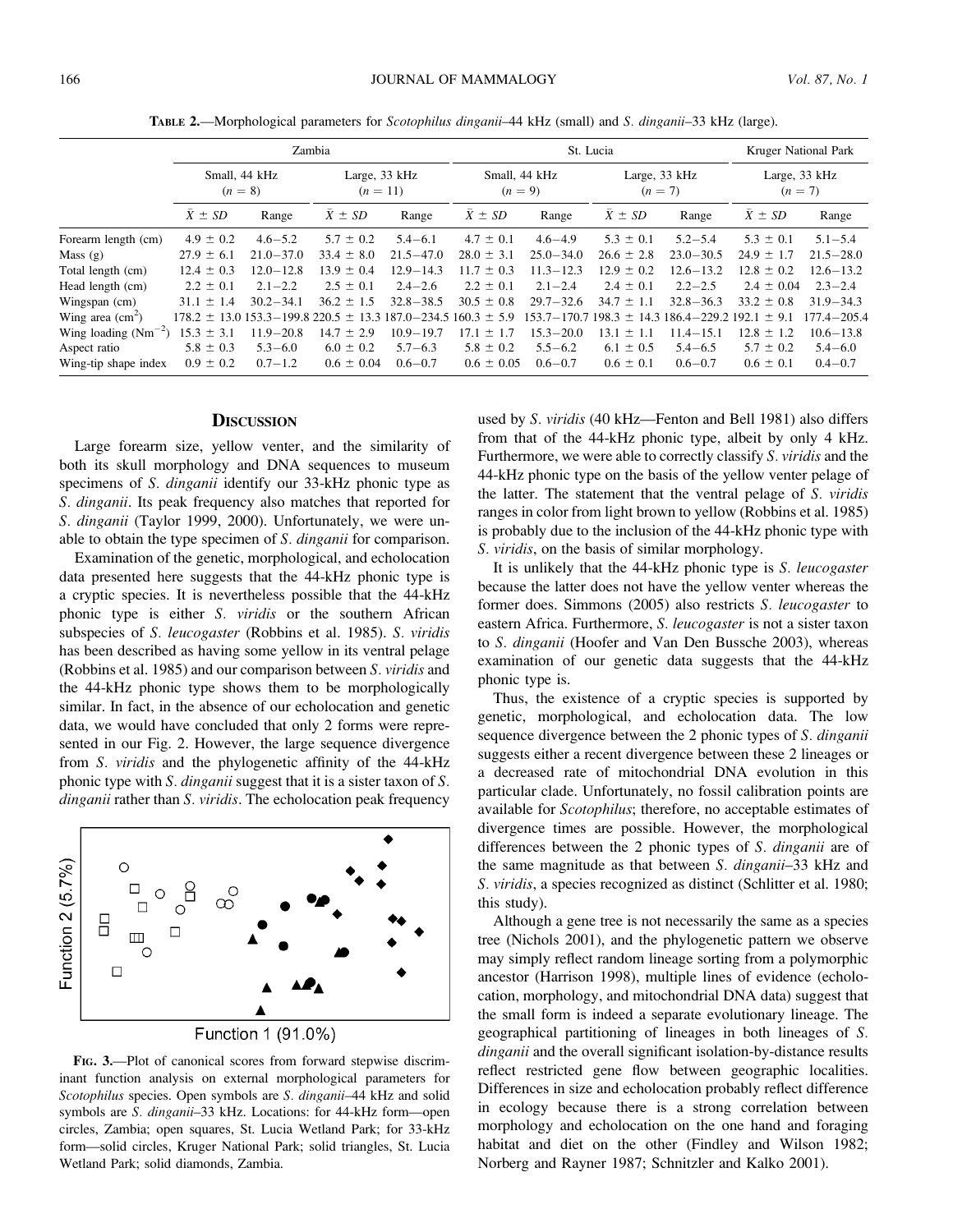|            | Forearm<br>length | Head<br>length | Wing<br>loading | Wing-tip<br>shape index | Aspect<br>ratio | Eigenvalue | Cumulative<br>% | Wilks'<br>λ | $\sim$ | $df$ . | D        |
|------------|-------------------|----------------|-----------------|-------------------------|-----------------|------------|-----------------|-------------|--------|--------|----------|
| Function 1 | 0.661             | 0.708          | $-0.207$        | $-0.284$                | 0.185           | 10.147     | 91.0            | 0.039       | 119.7  | 20     | < 0.0001 |
| Function 2 | 0.387             | $-0.256$       | 0.564           | $-0.767$                | $-0.423$        | 0.637      | 96.7            | 0.438       | 30.5   | 12     | < 0.002  |
| Function 3 | 0.108             | $-0.173$       | $-0.728$        | 0.024                   | $-0.668$        | 0.236      | 98.8            | 0.717       | 12.3   | 6      | < 0.06   |
| Function 4 | $-0.422$          | 0.593          | 0.446           | 0.066                   | $-0.460$        | 0.128      | 100.0           | 0.886       | 4.5    | ↑<br>∠ | > 0.1    |
| Wilks' λ   | 0.070             | 0.071          | 0.053           | 0.053                   | 0.048           |            |                 |             |        |        |          |
| F-remove   | 6.550             | 6.890          | 2.909           | 2.988                   | 1.948           |            |                 |             |        |        |          |
| P          | < 0.001           | < 0.001        | < 0.04          | < 0.04                  | > 0.12          |            |                 |             |        |        |          |

TABLE 3.—The results of discriminant function analysis on 5 external morphological parameters.

The sympatric distribution of S. dinganii (see also Fenton and Rautenbach 1998) and the 44-kHz phonic type raises the possibility that the divergence occurred in sympatry. However, ecological differentiation (disruptive selection by intraspecific competition) and assortative mating, or at least assortative roosting behavior (e.g., Jones and van Parijs 1993), remain to be demonstrated in the 2 forms of S. dinganii. Furthermore, as was the case with the P. pipistrellus– P. pygmaeus complex (Hulva et al. 2004), much more needs to be known about the population structure and geographic distribution of the 2 cryptic Scotophilus species before the mode of speciation can be determined. Lastly, forearm length, head length, total body length, and peak echolocation frequency are good characters to distinguish between S. dinganii and the 44-kHz phonic type in the field, whereas the yellow venter distinguishes S. dinganii and the 44-kHz phonic type from S. viridis and S. leucogaster.

### ACKNOWLEDGMENTS

We thank F. Cotterill, D. Ribiero, S. Stoffberg, and W. White for help in the field. F. Cotterill, T. Kearny, and W. White also provided tissue samples and voucher specimens. We thank the Northern Flagship Institution and the Durban Natural Science Museum for access to their collections. We are indebted to R. Barclay and M. Ruedi, whose comments on earlier versions of this manuscript greatly improved it. This work was funded by grants to DSJ from the University Research Committee of the University of Cape Town and the National Research Foundation (GUN 2053611), by grants to GNE from the Claude Harris Leon Foundation, and by grants to CAM from the National Research Foundation (GUN 2053662).

#### LITERATURE CITED

- ANIMAL CARE AND USE COMMITTEE. 1998. Guidelines for the capture, handling, and care of mammals as approved by the American Society of Mammalogists. Journal of Mammalogy 79:1416–1431.
- BARLOW, K. E. 1997. The diets of two phonic types of the bat Pipistrellus pipistrellus in Britain. Journal of Zoology (London) 243:597–609.
- BARRATT, E. M., R. DEAVILLE, T. M. BURLAND, M. W. BRUFORD, G. JONES, P. A. RACEY, AND R. K. WAYNE. 1997. DNA answers the call of pipistrelle bat species. Nature 387:138–139.
- BONNET, E., AND Y. VAN DE PEER. 2002. zt: a software tool for simple and partial Mantel tests. Journal of Statistical Software 7:1–12.
- FARRIS, J. S., M. KALLERSJO, A. G. KLUGE, AND C. BULT. 1995. Constructing a significance test for incongruence. Systematic Biology 44:570–572.
- FENTON, M. B., AND G. P. BELL. 1981. Recognition of species of insectivorous bats by their echolocation calls. Journal of Mammalogy 62:233–243.
- FENTON, M. B., AND I. L. RAUTENBACH. 1998. Impacts of ignorance and human and elephant populations on the conservation of bats in African woodlands. Pp. 261–269 in Bat biology and conservation (T. H. Kunz and P. A. Racey, eds.). Smithsonian Institution Press, Washington, D.C.
- FINDLEY, J. S., AND D. E. WILSON. 1982. Echolocation, insect hearing, and feeding ecology of insectivorous bats. Pp. 243–260 in Ecology of bats (T. H. Kunz, ed.). Plenum Press, New York.
- FREEMAN, P. W. 1981. Correspondence of food habits and morphology in insectivorous bats. Journal of Mammalogy 62:166–173.
- HARRISON, R. G. 1998. Linking evolutionary patterns and processes: the relevance of species concepts for the study of speciation. Pp. 19–31 in Endless forms: species and speciation (D. J. Howard and S. H. Berlocher, eds.). Oxford University Press, New York.
- HOOFER, S. R., AND R. A. VAN DEN BUSSCHE. 2003. Molecular phylogenetics of the chiropteran family Vespertilionidae. Acta Chiropterologica 5:1–63.
- HUELSENBECK, J. P., AND F. RONQUIST. 2001. MrBayes: Bayesian inference of phylogenetic trees. Bioinformatics 17:754–755.
- HULVA, P., I. HORÁČEK, P. P. STRELKOV, AND P. BENDA. 2004. Molecular architecture of Pipistrellus pipistrellus/Pipistrellus pygmaeus complex (Chiroptera: Vespertilionidae): further cryptic species and Mediterranean origin of the divergence. Molecular Phylogenetics and Evolution 32:1023–1035.
- IRWIN, D. M., T. D. KOCHER, AND A. C. WILSON. 1991. Evolution of the cytochrome *b* gene of mammals. Journal of Molecular Evolution 32:128–144.
- JACOBS, D. S. 1996. Morphological divergence in an insular bat, Lasiurus cinereus semotus. Functional Ecology 10:622–630.
- JACOBS, D. S., G. N. EICK, E. J. RICHARDSON, AND P. TAYLOR. 2004. Genetic similarity amongst phenotypically diverse little freetailed bats, Chaerephon pumilus. Acta Chiropterologica 6:13-21.
- JONES, G., AND S. M. VAN PARIJS. 1993. Bimodal echolocation in pipistrelle bats: are cryptic species present? Proceedings of the Royal Society of London, B. Biological Sciences 251:119–125.
- KIEFER, A., F. MAYER, J. KOSUCH, O. VON HELVERSEN, AND M. VEITH. 2002. Conflicting molecular phylogenies of European long-eared bats (Plecotus) can be explained by cryptic diversity. Molecular Phylogenetics and Evolution 25:557–566.
- KINGSTON, T., AND S. J. ROSSITER. 2004. Harmonic hopping in Wallacea's bats. Nature 429:654–657.
- MATTHEE, C. A., B. JANSEN VAN VUUREN, D. BELL, AND T. J. ROBINSON. 2004. A molecular supermatrix of the rabbits and hares (Leporidae) allows for the identification of five intercontinental exchanges during the Miocene. Systematic Biology 53:433–447.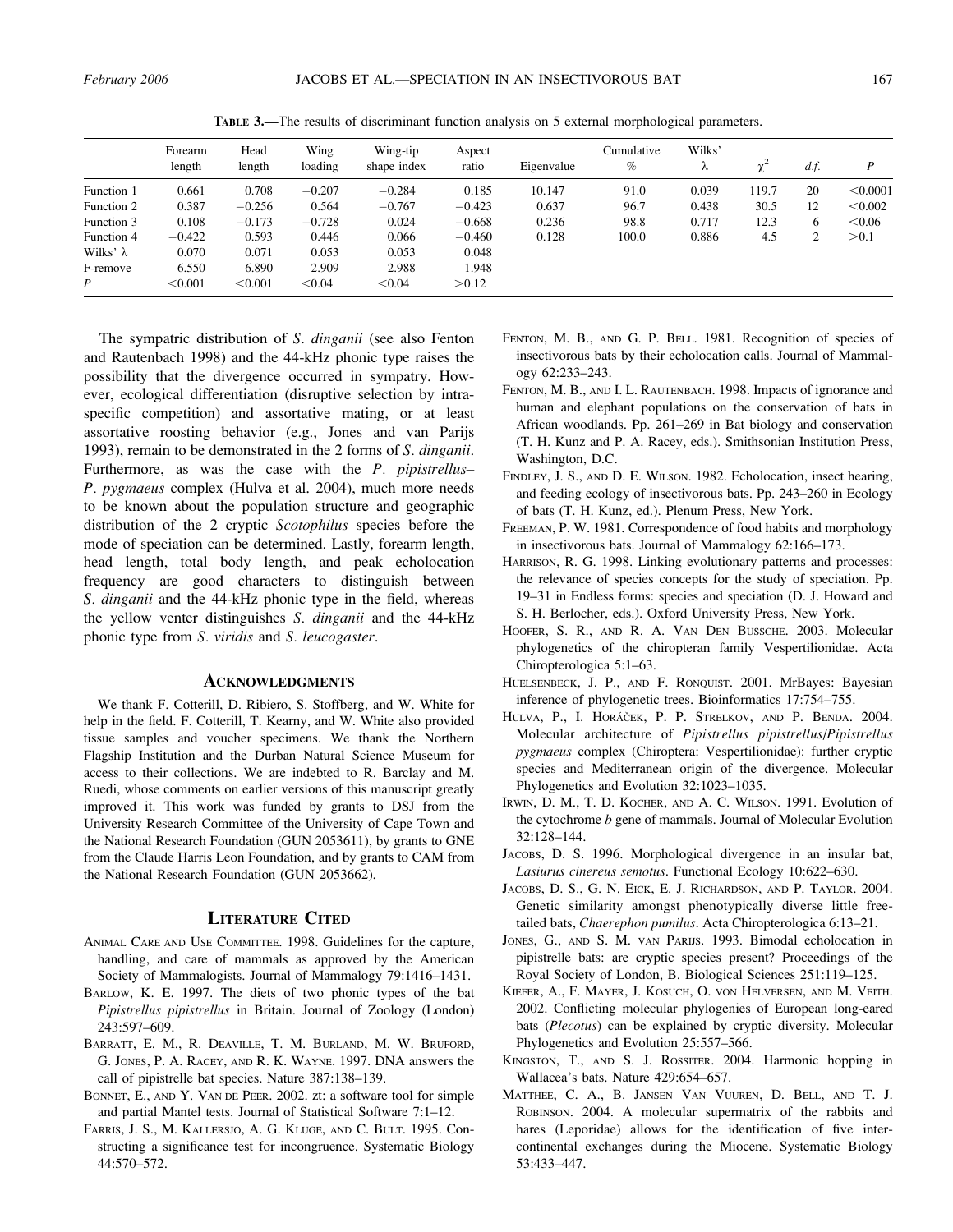- MAYER, F., AND O. VON HELVERSEN. 2001a. Sympatric distribution of two cryptic bat species across Europe. Biological Journal of the Linnean Society 74:365–374.
- MAYER, F., AND O. VON HELVERSEN. 2001b. Cryptic diversity in European bats. Proceedings of the Royal Society of London, B. Biological Sciences 268:1825–1832.
- NICHOLS, R. 2001. Gene trees and species trees are not the same. Trends in Ecology and Evolution 16:358–364.
- NORBERG, U. M., AND J. M. V. RAYNER. 1987. Ecological morphology and flight in bats (Mammalia: Chiroptera): wing adaptations, flight performance, foraging strategy and echolocation. Philosophical Transactions of the Royal Society of London, B. Biological Sciences 316:335–427.
- O'FARRELL, M. J., B. W. MILLER, AND W. L. GANNON. 1999. Qualitative identification of free-flying bats using the Anabat detector. Journal of Mammalogy 80:11–23.
- OMLAND, K. E., C. L. TARR, W. I. BOARMAN, J. M. MARZLUFF, AND R. C. FLEISCHER. 2000. Cryptic genetic variation and paraphyly in ravens. Proceedings of the Royal Society of London, B. Biological Sciences 267:2475–2482.
- POSADA, D., AND K. A. CRANDALL. 1998. MODELTEST: testing the model of DNA substitution. Bioinformatics 14:818–819.
- ROBBINS, C. B., F. DE VREE, AND V. VAN CAKENBERGHE. 1985. A systematic revision of the African bat genus Scotophilus (Vespertilionidae). Musee Royal de l'Afrique Centrale Tervuren, Belgique 246:51–84.
- RUEDI, M., AND F. MAYER. 2001. Molecular systematics of bats of the genus Myotis (Vespertilionidae) suggests deterministic ecomorphological convergences. Molecular Phylogenetics and Evolution 21:436–448.
- SAMBROOK, J., E. F. FRITSCH, AND T. MANIATIS. 1989. Molecular cloning: a laboratory manual. Cold Spring Harbor Laboratory Press, Cold Spring Harbor, New York.
- SCHLITTER, D. A., I. L. RAUTENBACH, AND D. A. WOLHUTER. 1980. Karyotypes and morphometrics of two species of Scotophilus in South Africa (Mammalia: Vespertilionidae). Annals of the Transvaal Museum 32:231–239.
- SCHNITZLER, H.-U., AND E. K. V. KALKO. 2001. Echolocation by insect-eating bats. BioScience 51:557–569.
- SCHOEMAN, M.C., AND D.S. JACOBS. 2003. Support for the allotonic frequency hypothesis in an insectivorous bat community. Oecologia 134:154–162.
- SIMMONS, N. 2005. Order Chiroptera. Pp. 312–529 in Mammal species of the world: a taxonomic and geographic reference (D. E. Wilson and D. M. Reeder, eds.). 3rd ed. Johns Hopkins University Press, Baltimore, Maryland.
- SWOFFORD, D. L. 2002. PAUP\* 4.0. Phylogenetic analysis using parsimony (\*and other methods). Beta version 4.0b4a. Sinauer Associates, Inc., Publishers, Sunderland, Massachusetts.
- TAYLOR, P. J. 1999. Echolocation calls of twenty South African bat species. South African Journal of Zoology 33:114–124.
- TAYLOR, P. J. 2000. Bats of southern Africa. University of Natal Press, Scottsville, South Africa.
- THOMPSON, J. D., T. J. GIBSON, F. PLEWNIAK, F. JEANMOUGIN, AND D. G. HIGGINS. 1997. The CLUSTAL\_X windows interface: flexible strategies for multiple sequence alignment aided by quality analysis tools. Nucleic Acids Research 25:4876–4882.
- VON HELVERSEN, O., K.-G. HELLER, F. MAYER, AND A. NEMETH. 2001. Cryptic mammalian species: a new species of whiskered bat (Myotis alcathoe n. sp.) in Europe. Naturwissenschaften 88:217–223.
- WADDELL, P. J., Y. CAO, J. HAUF, AND M. HASEGAWA. 1999. Using novel phylogenetic methods to evaluate mammalian mtDNA, including amino acid–invariant sites—LogDet plus site stripping, to detect internal conflicts in the data, with special reference to the positions of hedgehog, armadillo, and elephant. Systematic Biology 48:31–53.
- WILKINSON, G. S., AND A. M. CHAPMAN. 1991. Length and sequence variation in evening bat D-loop mtDNA. Genetics 128:607–617.
- YODER, A. D., R. M. RASOLOARISON, S. M. GOODMAN, J. A. IRWIN, S. ATSALIS, M. J. RAVOSA, AND J. H. GANZHORN. 2000. Remarkable species diversity in Malagasy mouse lemurs (Primates, Microcebus). Proceedings of the National Academy of Sciences USA 97:1325–1330.

Submitted 10 October 2004. Accepted 24 May 2005.

Associate Editor was Enrique P. Lessa.

## APPENDIX I

Captured bats and museum specimens used in genetic and phenotypic analyses. Specimens for which vouchers were taken are indicated by the prefix TM (lodged in the Northern Flagship Institution). The code used in analyses is the code we assigned each specimen to make identification of the locality from which the specimens were collected easier (see the key to abbreviations in the footnote<sup>a</sup>).

| <b>Species</b>       | Specimen<br>number | Collection locality                                    | Source of<br>material | Forearm<br>length<br>(cm) | Code<br>used in<br>analyses | GenBank<br>accession no.<br>$(c$ ytochrome $b$ ) | GenBank<br>accession no.<br>(control region) |
|----------------------|--------------------|--------------------------------------------------------|-----------------------|---------------------------|-----------------------------|--------------------------------------------------|----------------------------------------------|
| Scotophilus dinganii | P84                | Kranzkloof Nature Reserve,<br>KZN, SA                  | Teresa Kearney        | 5.3                       | KZF1                        | AY754063                                         |                                              |
|                      | P85                | Kranzkloof Nature Reserve,<br>KZN, SA                  | Teresa Kearney        | 5.3                       | KZF <sub>2</sub>            | AY754063                                         | AY754079                                     |
|                      | TM47501            | Bruce Miller Hunting Lodge<br>Reservoir, Choma, Zambia | DSJ, UCT, SA          | 5.7                       | CHM1                        | AY754066                                         | AY754083                                     |
|                      | DSJZM72            | Bruce Miller Hunting Lodge<br>Reservoir, Choma, Zambia | DSJ, UCT, SA          | 5.5                       | CHM <sub>2</sub>            | AY754067                                         | AY754084                                     |
|                      | DSJZM73            | Bruce Miller Hunting Lodge<br>Reservoir, Choma, Zambia | DSJ, UCT, SA          | 5.6                       | CHM3                        | AY754066                                         | AY754083                                     |
|                      | DSJZM37            | Bruce Miller Pond.<br>Choma, Zambia                    | DSJ, UCT, SA          | 5.5                       | CHM4                        | AY754067                                         | AY754084                                     |
|                      | DSJZM30            | Bruce Miller Pond,<br>Choma, Zambia                    | DSJ, UCT, SA          | 5.6                       | CHM <sub>5</sub>            | AY754066                                         | AY754083                                     |
|                      | DSJZM16            | Leopard Hill Farm,<br>Lusaka, Zambia                   | DSJ, UCT, SA          | 5.7                       | LUS <sub>1</sub>            | AY754065                                         | AY754082                                     |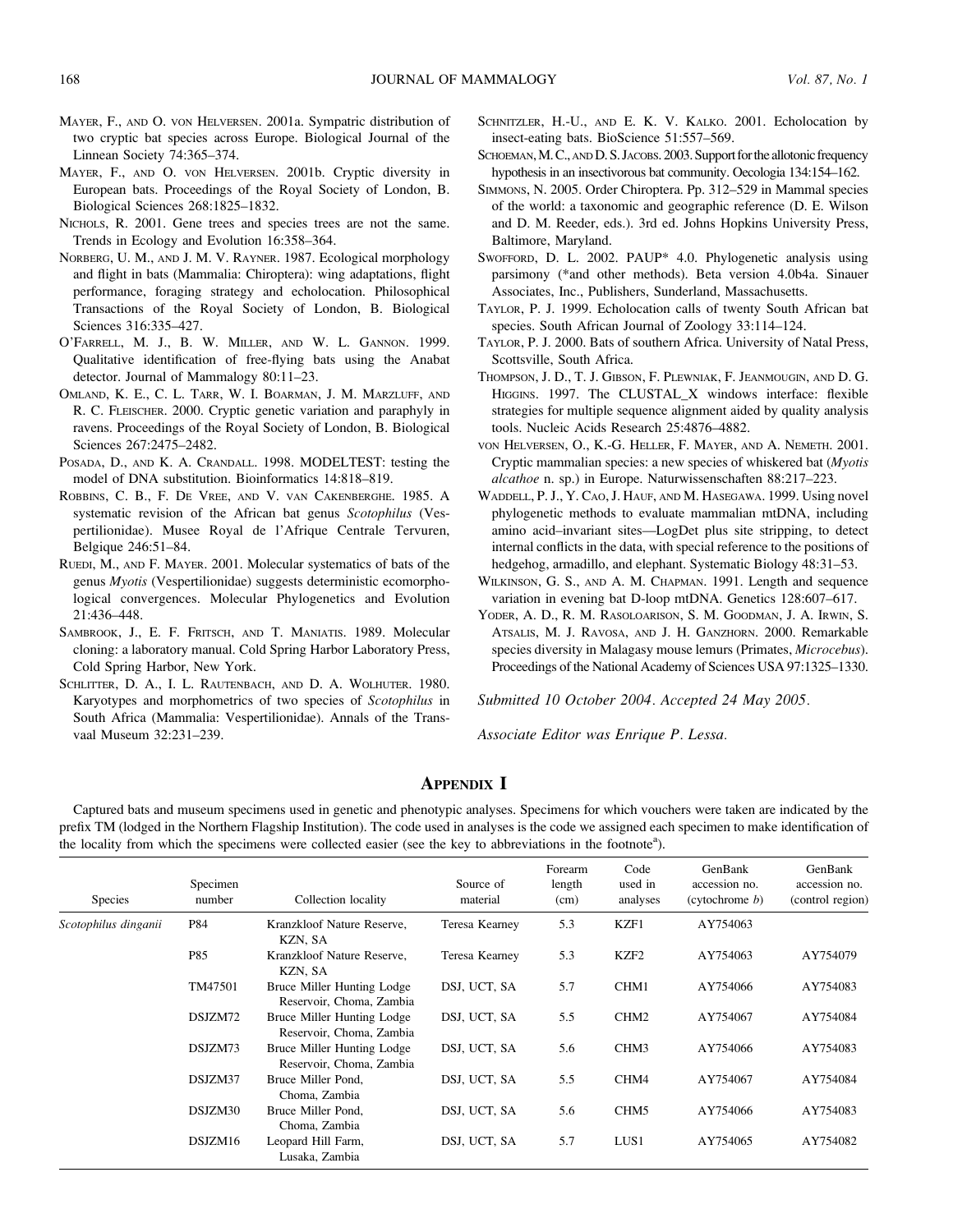| Species | Specimen<br>number | Collection locality                                           | Source of<br>material            | Forearm<br>length<br>(cm) | Code<br>used in<br>analyses | GenBank<br>accession no.<br>(cytochrome b) | GenBank<br>accession no.<br>(control region) |
|---------|--------------------|---------------------------------------------------------------|----------------------------------|---------------------------|-----------------------------|--------------------------------------------|----------------------------------------------|
|         | DSJZM17            | Leopard Hill Farm,                                            | DSJ, UCT, SA                     | 5.6                       | LUS <sub>2</sub>            | AY754065                                   | AY754082                                     |
|         | TM47502            | Lusaka, Zambia<br>Leopard Hill Farm,<br>Lusaka, Zambia        | DSJ, UCT, SA                     | 5.5                       | LUS3                        | AY754065                                   | AY754082                                     |
|         | DSJZM21            | Leopard Hill Farm,<br>Lusaka, Zambia                          | DSJ, UCT, SA                     | 5.7                       | LUS4                        | AY754065                                   | AY754082                                     |
|         | DSJZM22            | Leopard Hill Farm,<br>Lusaka, Zambia                          | DSJ, UCT, SA                     | 5.9                       | LUS5                        | AY754065                                   | AY754082                                     |
|         | TM47500            | Leopard Hill Farm, Lusaka,<br>Zambia                          | DSJ, UCT, SA                     | 5.4                       | LUS <sub>6</sub>            | AY754065                                   | AY754082                                     |
|         | DSJZM86            | Mike Fisher Farm,<br>Kitwe, Zambia                            | DSJ, UCT, SA                     | 6.1                       | KIT1                        | AY754068                                   | AY754085                                     |
|         | TM39624            | Pilgrims Rest Camp,<br>KNP, SA                                | Northern Flagship<br>Institution | 5.1                       | KNP1                        | AY754060                                   | AY754077                                     |
|         | TM39625            | Pilgrims Rest Camp,<br>KNP, SA                                | Northern Flagship<br>Institution | 5.1                       | KNP <sub>2</sub>            | AY754060                                   | See KNP1                                     |
|         | DSJKP1             | Skukuza, KNP, South Africa                                    | DSJ, UCT, SA                     | 5.4                       | KNP3                        | AY754064                                   |                                              |
|         | DSJKP4             | Skukuza, KNP, South Africa                                    | DSJ, UCT, SA                     | 5.1                       | KNP4                        | AY754064                                   | AY754080                                     |
|         | TM47496            | Skukuza, KNP, South Africa                                    | DSJ, UCT, SA                     | 5.1                       | KNP <sub>5</sub>            | AY754064                                   | AY754081                                     |
|         | TM47497            | Skukuza, KNP, South Africa                                    | DSJ, UCT, SA                     | 5.3                       | KNP <sub>6</sub>            | AY754064                                   | AY754081                                     |
|         |                    |                                                               |                                  |                           |                             |                                            |                                              |
|         | DSJKP18            | Skukuza, KNP, South Africa                                    | DSJ, UCT, SA                     | 5.4                       | KNP7                        | AY754064                                   | AY754081                                     |
|         | DSJKP19            | Skukuza, KNP, South Africa                                    | DSJ, UCT, SA                     | 5.3                       | KNP8                        | AY754064                                   | AY754081                                     |
|         | 23.12.02Sd1(AED)   | White River, Mpumalanga, SA                                   | DSJ, UCT, SA                     | 5.4                       | KNP <sub>9</sub>            | AY754064                                   |                                              |
|         | WW2004/01          | Crocodile Farm, KZN, SA                                       | Wendy White                      | 5.2                       | SLWP1                       | AY754059                                   | AY754076                                     |
|         | WW2004/02          | Sugarloaf Camp, KZN, SA                                       | Wendy White                      | 5.4                       | SLWP <sub>2</sub>           | AY754059                                   | AY754076                                     |
|         | DSJ54              | Sugarloaf Camp, KZN, SA                                       | DSJ, UCT, SA                     | 5.3                       | SLWP3                       | AY754059                                   | AY754076                                     |
|         |                    |                                                               | DSJ, UCT, SA                     | 4.9                       |                             |                                            |                                              |
|         | DSJ76              | Sugarloaf Camp, KZN, SA                                       |                                  |                           | SLWP4                       | AY754059                                   | AY754076                                     |
|         | DSJ85              | Sugarloaf Camp, KZN, SA                                       | DSJ, UCT, SA                     | 5.4                       | SLWP5                       | AY754059                                   | AY754076                                     |
|         | <b>DSJ86</b>       | Sugarloaf Camp, KZN, SA                                       | DSJ, UCT, SA                     | 5.4                       | SLWP <sub>6</sub>           | AY754059                                   | AY754076                                     |
|         | DSJ87              | Sugarloaf Camp, KZN, SA                                       | DSJ, UCT, SA                     | 5.2                       | SLWP7                       | AY754059                                   | AY754076                                     |
|         | TM47495            | Sugarloaf Camp, KZN, SA                                       | DSJ, UCT, SA                     | 5.4                       | SLWP8                       | AY754059                                   | AY754076                                     |
|         | TM46657            | Cullinan, Gauteng, SA                                         | Northern Flagship<br>Institution | 5.4                       | GAU1                        | AY754061                                   | AY754078                                     |
|         | TM46906            | Tswaing Crater, Gauteng SA                                    | Northern Flagship<br>Institution | 5.7                       | GAU2                        | AY754062                                   | AY754078                                     |
|         | TM46905            | Tswaing Crater, Gauteng, SA                                   | Northern Flagship<br>Institution | 5.8                       | GAU3                        | AY754061                                   |                                              |
|         | DSJZM57            | Bruce Miller Masuku Lodge<br>Dam, Choma, Zambia               | DSJ, UCT, SA                     | 5.1                       | CHM <sub>6</sub>            | AY754073                                   | AY754093                                     |
|         | DSJZM58            | Bruce Miller Masuku Lodge<br>Dam, Choma, Zambia               | DSJ, UCT, SA                     | 5.0                       | CHM7                        | AY754073                                   | AY754093                                     |
|         | DSJZM66            | Bruce Miller Camp,<br>Choma, Zambia                           | DSJ, UCT, SA                     | 4.7                       | CHM8                        | AY754073                                   | AY754093                                     |
|         | DSJZM74            | Bruce Miller Hunting Lodge<br>Reservoir, Choma, Zambia        | DSJ, UCT, SA                     | 5.2                       | CHM9                        | AY754073                                   | AY754093                                     |
|         | TM47509            | <b>Bruce Miller Hunting Lodge</b><br>Reservoir, Choma, Zambia | DSJ, UCT, SA                     | 4.8                       | CHM10                       | AY754073                                   | AY754094                                     |
|         | TM47508            | Dendro Park, Kafue Flats,<br>Zambia                           | F.W.C. Cotterill                 | 4.6                       | KAF1                        | AY754070                                   | AY754089                                     |
|         | TM47505            | Dendro Park, Kafue Flats,<br>Zambia                           | F.W.C. Cotterill                 | 4.9                       | KAF2                        | AY754071                                   | AY754090                                     |
|         | TM47506            | Dendro Park, Kafue Flats,<br>Zambia                           | F.W.C. Cotterill                 | 4.9                       | KAF3                        | AY754072                                   | AY754091                                     |
|         | TM47507            | Dendro Park, Kafue Flats,<br>Zambia                           | F.W.C. Cotterill                 | 4.7                       | KAF4                        | AY754072                                   | AY754091                                     |
|         | TM47510<br>TM47511 | Leopard Hill Farm,<br>Lusaka, Zambia<br>Leopard Hill Farm,    | DSJ, UCT, SA<br>DSJ, UCT, SA     | 5.1<br>4.6                | LUS7<br>LUS <sub>8</sub>    | AY754072<br>AY754072                       | AY754092<br>AY754092                         |
|         | DSJZM111           | Lusaka, Zambia<br>Mike Fisher Dam,                            | DSJ, UCT, SA                     | 5.0                       | KIT2                        | AY754072                                   | AY754092                                     |
|         | TM47504            | Kitwe, Zambia<br>Skukuza, KNP, SA                             | DSJ, UCT, SA                     | 4.8                       | KNP10                       | AY754069                                   | AY754087                                     |

## APPENDIX 1.—Continued.